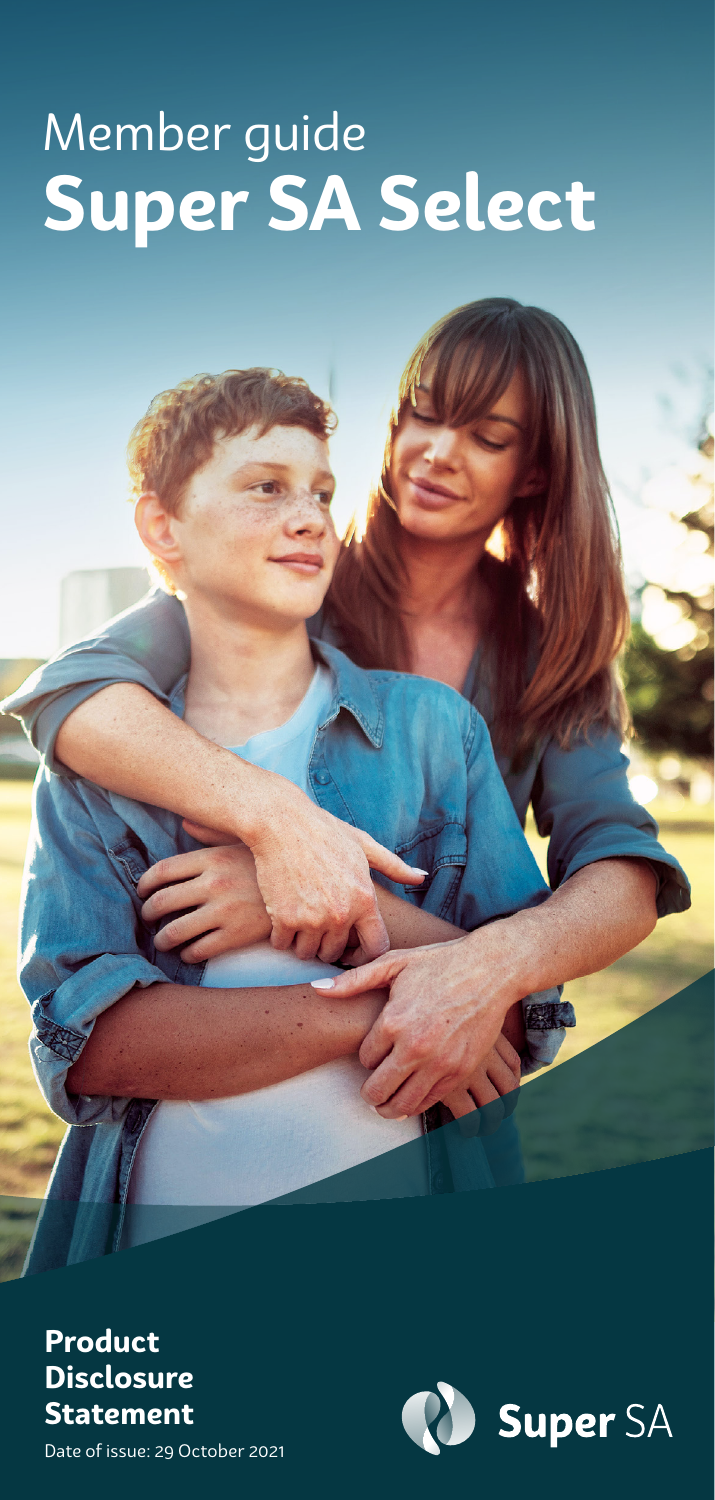### **Contents**

| 1. About Super SA Select                      | 4  |  |
|-----------------------------------------------|----|--|
| 2. How super works                            | 5  |  |
| 3. Benefits of investing with Super SA Select | 8  |  |
| 4. Risks of super                             | 9  |  |
| 5. How we invest your money                   | 10 |  |
| 6. Fees and costs                             | 13 |  |
| 7. How super is taxed                         | 17 |  |
| 8. Insurance in your super                    | 20 |  |
| 9. How to open an account                     | 21 |  |
| 10. Additional information                    | 22 |  |

 This Product Disclosure Statement (PDS) is a summary of significant information and contains a number of resource references, each of which forms part of the PDS. You should consider this information before making any decisions concerning Super SA Select.

The information provided in this PDS is general information only and does not take into account your personal financial situation or needs. You should therefore obtain financial advice that is tailored to your personal circumstances.

Up to date copies of this PDS and incorporated documents are available at **supersa.sa.gov.au** or by calling **1300 369 315**.

Changes to the information in this PDS will be notified on the Super SA website. Where changes are of a materially adverse nature, Super SA will also issue a replacement PDS.

#### **Please note**

For the complete rules of Super SA Select, please refer to the Trust Deed and Rules found at **supersa.sa.gov.au**. These set out the rules under which Super SA Select is administered and entitlements are paid.

#### **PRIVACY STATEMENT**

Super SA collects the personal information of members for the administration of superannuation benefits on behalf of members under the Act. Personal information collected for these purposes may be disclosed as required to administer superannuation benefits and in accordance with law to regulatory authorities, including the Australian Taxation Office and Centrelink. For further details on our Privacy Policy, please refer to **supersa.sa.gov.au**.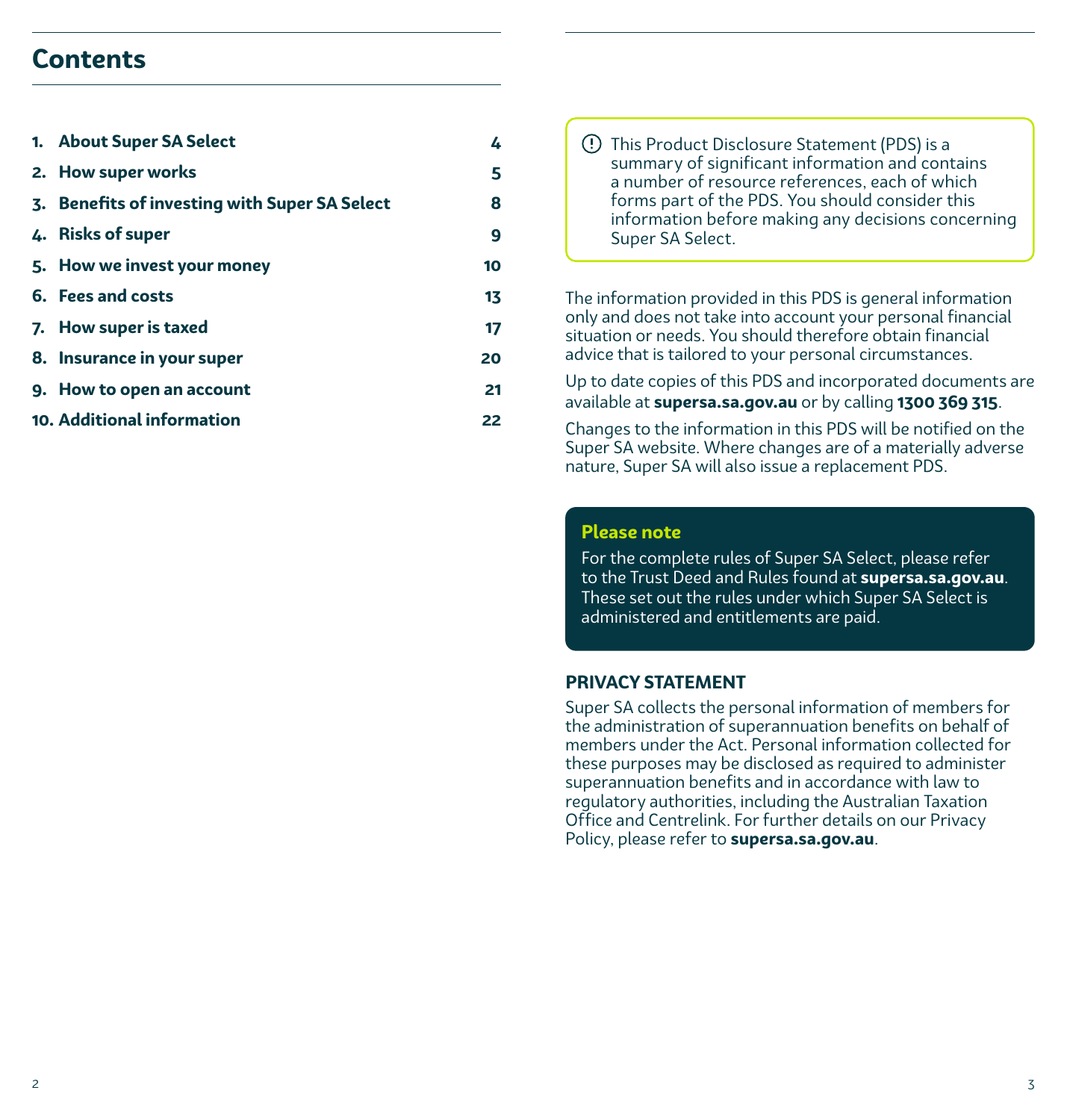### <span id="page-2-0"></span>**1. About Super SA Select**

Super SA Select is an accumulation scheme, which was launched in 2013.

### **About Super SA**

Super SA is a superannuation fund provider who, for over 100 years, has been helping South Australian Government employees secure their financial future.

We know how important superannuation is – it may be the biggest investment you ever make. That's why we are committed to helping you achieve your financial goals with the greatest returns.

We also understand what you need from your super because we are South Australian Government employees and Super SA members ourselves. We're as local as you are.

### **Trust Deed and Rules**

The Southern Select Super Corporation is established under the *Public Corporations (Southern Select Super Corporation) Regulations 2012.* Southern Select Super Corporation is Trustee of Super SA Select which is established and governed by a Trust Deed and Rules. Super SA is the administrator of Super SA Select.

### **Super SA Select and Triple S**

Join Super SA Select and all future contributions will be directed to your Super SA Select account. You will then have two options regarding your Triple S balance:

1. Retain your current super balance in Triple S.

*or*

2. Roll your entire super balance out of Triple S and into Super SA Select.

If you choose to become a member of Super SA Select, your membership in Super SA Select is irrevocable by you, you will no longer be permitted to direct your employer and member contributions to Triple S and all future employer and member contributions will be directed to Super SA Select.

 Further relevant information is contained in section 9 How to open an account.

### **2. How super works**

### **Super is a powerful way of saving for retirement.**

While you are working it's compulsory for your employer to make contributions of 10% of your salary into your super scheme.

The Commonwealth Government's tax concessions and incentives are there to help boost your super savings. And while most people can choose which super fund they would like their super paid into, as a South Australian Government employee, you only have the option of having your employer contributions paid into the Triple S Scheme or Super SA Select.

Super SA Select is subject to Commonwealth preservation rules which are different from the preservation rules for Triple S (where you can access your super from age 55).<sup>1</sup> You need to be aware of this if you are rolling money into Super SA Select from Triple S.

 Further relevant information is contained in section 9, How to open an account and in the Super SA Select Reference Guide.

### **Types of contributions**

- Employer contributions include your minimum 10% and voluntary salary sacrifice contributions.
- Voluntary contributions:
- after-tax contribution: paying money into your super from your take-home pay. You have the option to claim a tax deduction for your after-tax contributions.
- salary sacrifice contribution: asking your employer to deduct extra money from your pay, before tax is taken out and to pay this into your Super SA Select account.
- Government co-contribution is a payment you could receive from the Commonwealth Government, if you qualify, for making after-tax contributions to your super.
- Low Income Superannuation Tax Offset (LISTO) is a payment of up to \$500 per annum from the Commonwealth Government to people with an adjusted taxable income of less than \$37,000. It is calculated as 15 per cent of the concessional (before tax) contributions your employer makes.

<sup>1</sup> Subject to ceasing employment within the South Australian Government. Additional tax may be payable if under the Commonwealth Preservation Age.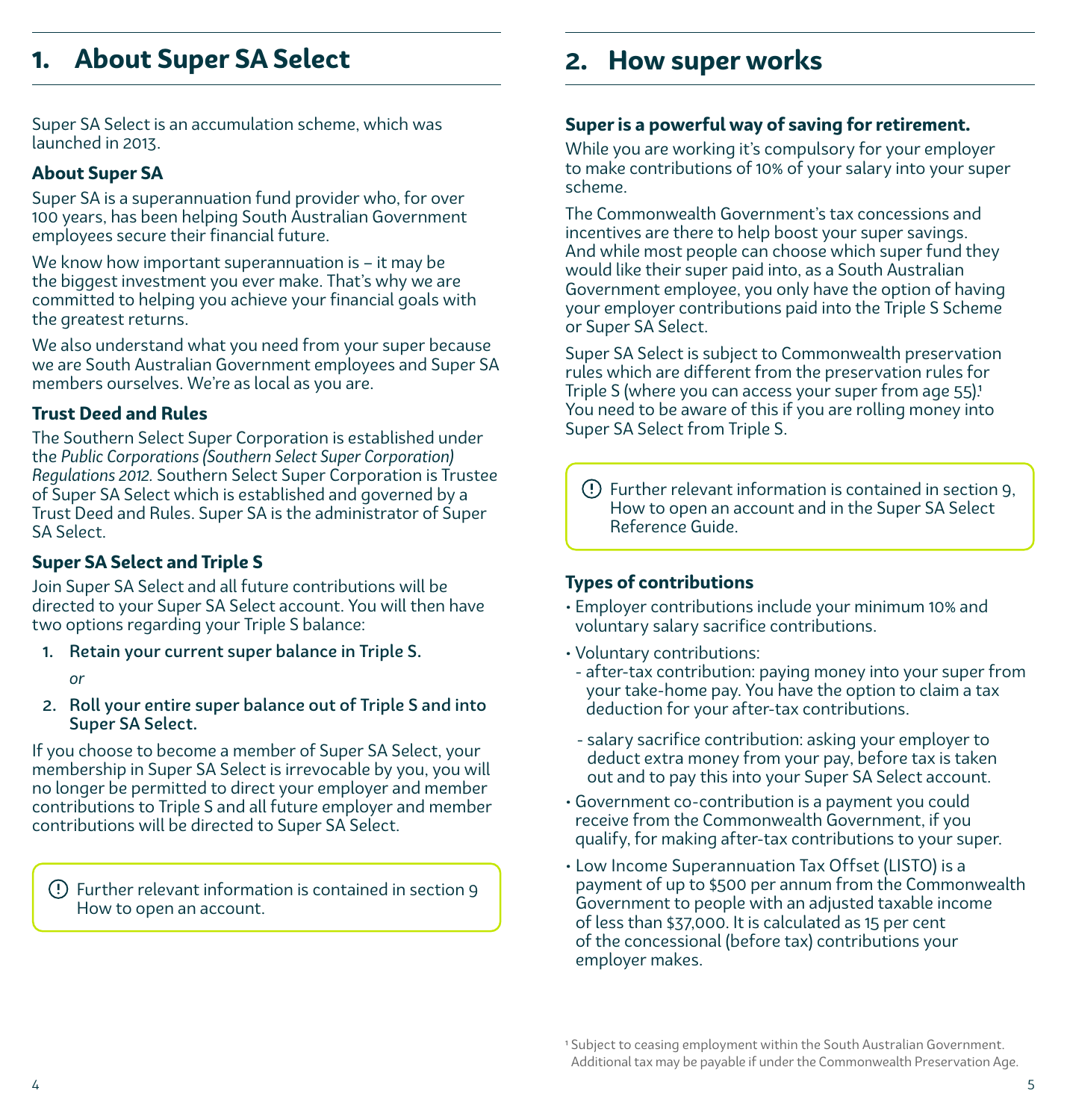### **Contribution caps**

The Commonwealth Government has set certain contribution caps on the amount of concessionally taxed super you can contribute or receive.

Further information on tax rates and caps is available in the How super is taxed section.

### **Bring your money together**

If you've had more than one employer, chances are you've got more than one super fund. It may make sense to consolidate them by rolling them into Super SA Select.

However, once you have rolled in super from other funds, that super cannot be accessed, cashed or rolled out while you are still employed by the South Australian Government. It's also important to keep in mind that any part of your rollover that was subject to preservation before it was transferred to Super SA Select will remain subject to the Commonwealth Government's preservation requirements. You also need to consider if you have insurance or other benefits with the other funds that would cease if you rolled your money out.

### **HOW TO ROLL IN SUPER FROM OTHER FUNDS Consolidate through myGov**

- Sign in to myGov account and link it to the Australian Tax Office (ATO).
- Go to the 'Super' tab to view details of your super accounts and then click on 'Transfer'.
- Super SA details:

### **ABN (Select) 98 513 958 004 USI (Select) 98513958004001**

• You will be able to see your super funds and choose which accounts you want to roll into Super SA.

In myGov Super SA is listed as '**The Trustee for Super SA Select**'.

### **Consolidate through Super SA**

- Complete one Consolidate your Super form for each super account you want to roll in.
- Send your form to Super SA and we will organise the transfer with your other super fund(s).

### **Accessing your super**

You can access your super when you stop working, subject to Commonwealth Government preservation rules, but while you remain a South Australian Government employee you cannot access any portion of your entitlement, including any amounts rolled in, whether or not these are preserved or non-preserved.

You can also access your super when you reach your Commonwealth Government preservation age while still working, through an arrangement known as Early Access to Super (EATS). Please refer to the Super SA Select Reference Guide for further details.

### **Protecting Your Super**

If you terminate employment and your account becomes retained, your account may be transferred to the ATO if it meets the definition of an Inactive Low Balance Account, Lost Account or Unclaimed Benefit. We will attempt to contact you prior to any transfer taking place. To find out more please refer to the Super SA Select Reference Guide.

### **Get Informed**

You should read the important information about how super works in the Super SA Select Reference Guide before making decisions. Go to **supersa.sa.gov.au** to view this guide. The material in the guide may change between the time when you read this PDS and the day when you acquire the product.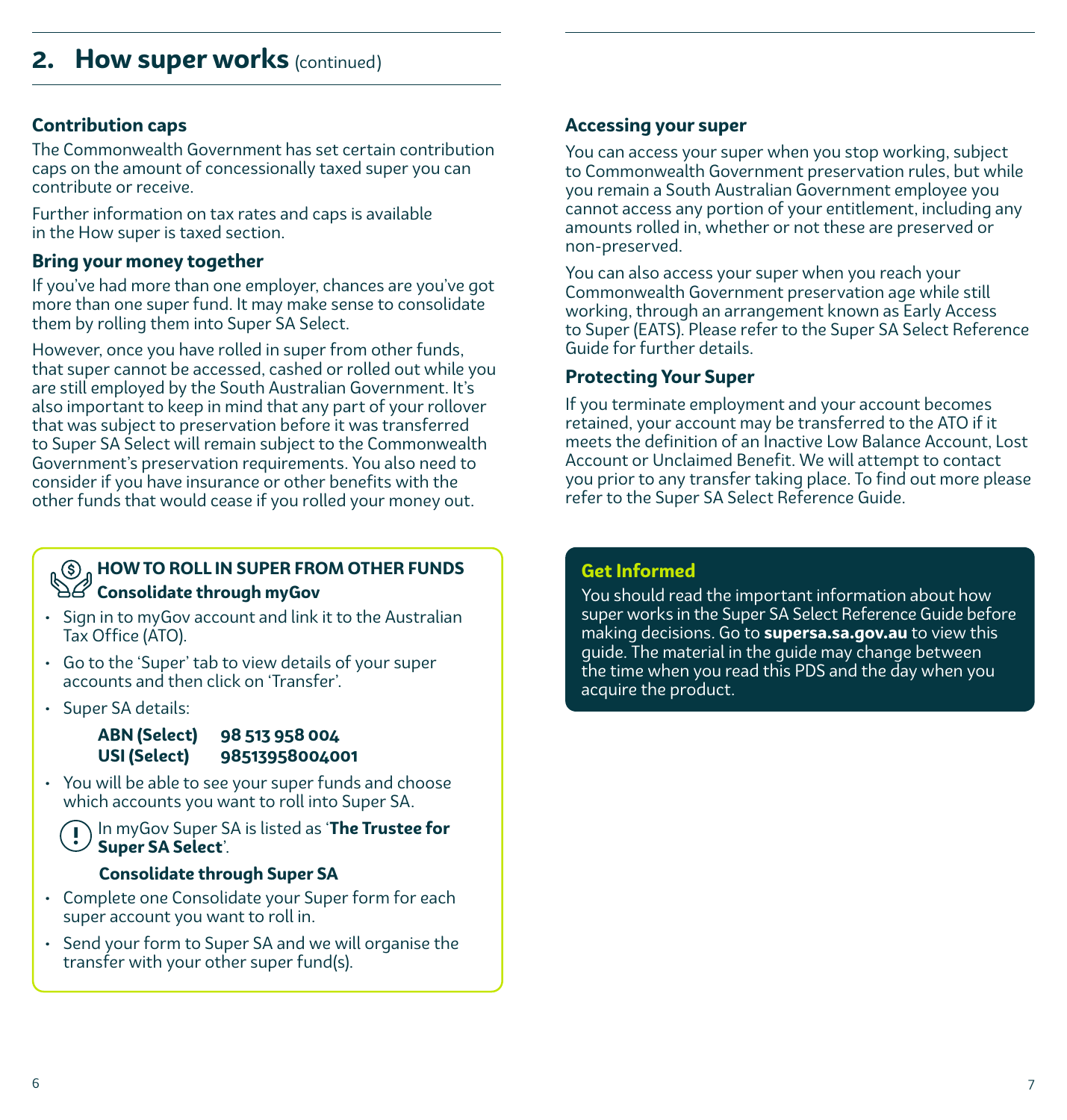### <span id="page-4-0"></span>**3. Benefits of investing with Super SA Select**

Super SA Select can help you make the most of your super!

### **Competitive Admin Fees and Insurance**

- Competitive administration fee: Just \$1.35 a week plus an asset-based fee of 0.05% of your Super SA Select balance (to a maximum of \$325 per year), equalling a maximum total of \$395.20 a year. $2$
- Insurance: Super SA Select members continue their insurance in the Triple S Scheme. Through Triple S most members have access to Death and Total and Permanent Disablement Insurance and Income Protection Insurance, while employed within the South Australian Government.

### **Great Ways to Grow Your Super**

- Flexible contributions: Choice of making after-tax and salary sacrifice contributions.
- Choice of two investment options: Choose to have your super invested either in one or across both investment options.

### **Access to your Super while you're working**

Please refer to the end of section 2 for further details.

### **Access to the First Home Super Saver scheme**

You could be eligible to access any voluntary contributions you've made into your Super SA Select account to take advantage of the First Home Super Saver (FHSS) scheme. You should confirm your eligibility at **www.ato.gov.au**.

### **Super SA Select and the LISTO**

Subject to qualifying terms and conditions, members are eligible to receive the Commonwealth Government's Low Income Superannuation Tax Offset (LISTO).

Members of the Triple S Scheme, while being able to receive a LISTO payment (doesn't meet qualifying eligibility for LISTO), who decide that it would be advantageous to receive the LISTO can do so by joining Super SA Select. They also need to ensure the LISTO's other eligibility criteria are met.

## **4. Risks of super**

### **All investments have some type of risk and super is no different.**

Different investment options may carry different levels of risk, depending on the assets that make up that option.

Generally, the investment options that offer the highest long term returns may also carry the highest level of short term risk.

### **So when it comes to your super, it's important to know:**

- the value of your super investment may go up and down
- the level of your returns will vary
- returns are not guaranteed and you may lose some of your money
- future returns may differ from past returns
- laws affecting super may change.

Your risk level will vary with your choice of Investment option and will depend on a range of factors including your age, investment time frame, your other investments and your risk tolerance.

You should be aware that capital losses are possible, depending on the investment option you choose and its performance over time. This is due to the volatility of investment markets.

It's also important to keep in mind that your future super savings, including contributions and investment earnings, might not be enough to provide you with the lifestyle you want in retirement.

### **Next Steps**

You should read the important information about risks of super before making a decision. Go to the Super SA Select Investment Guide at **supersa.sa.gov.au**. The material relating to risks of super may change between the time when you read this PDS and the day when you acquire the product.

<sup>2</sup> Due to the timing of deductions a variation of up to \$1.35 could occur in a year.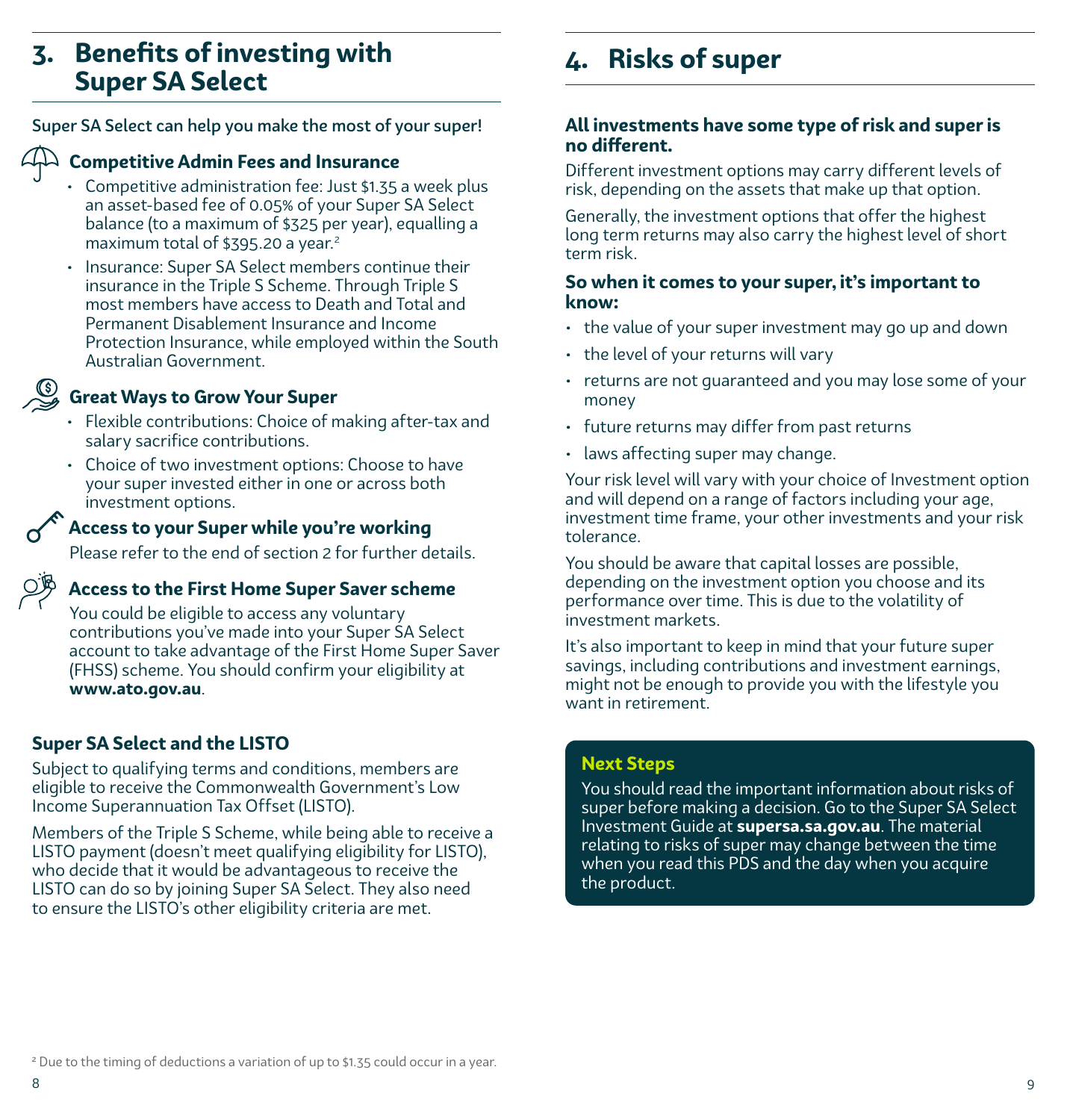### <span id="page-5-0"></span>**5. How we invest your money**

Your super is generally invested across a range of assets including cash, fixed interest, property and shares.

### **Investment options**

Super SA Select has two investment options for members to choose from.

When you join Super SA Select, you have the choice of investing your super in either the Balanced or Cash option, or investing percentages across both options. If you don't make a choice, your super is invested in the Balanced option.

| <b>Investment Option</b> | <b>Target rate of</b><br>return | <b>Investment</b><br>horizon |
|--------------------------|---------------------------------|------------------------------|
| Balanced - default       | $CPI + 3.5%$                    | $10 yrs +$                   |
| Cash                     | RBA cash rate                   | $0 yrs +$                    |

You should seek professional financial advice to ensure that your investment option is suited to your personal needs.

 $\Box$  Use the What Type of Investor Am I? calculator at  $\Box$ **supersa.sa.gov.au** to find out what level of risk you may be comfortable with.

### **When choosing an investment option or investment allocations, you should consider:**

- the likely investment return
- the level of risk
- your investment time frame.

### **Switching options**

To switch investment options log into our online member portal.

You can invest your super in either the Balanced or Cash option, or invest across both options.

You can nominate different investment options and percentages for your current super balance and your future contributions.

The first switch to your current balance in any financial year is free and there's a fee for subsequent switches in the same financial year.

There's no switching fee for redirecting the investment of future contributions.

Switching investment options is an important decision and you should seek professional financial advice.

### **Switching timeframes**

The unit price applied to a switch will represent the market value of an investment option calculated **after** the request to switch is received.

A request to switch your current super balance received before 5pm on a business day will generally be processed on the third business day following the date of receipt.

Check the Super SA website for any variation to this. If switching via the member portal, a switch made to future contributions (including rollovers) will take effect immediately.

### **Next steps**

You should read the important investments information in the Super SA Select Investment Guide before making a decision. Go to the guide at **supersa.sa.gov.au** for information about switching time frames, investment options, etc. The material relating to investments may change between the time when you read this PDS and the day when you acquire the product.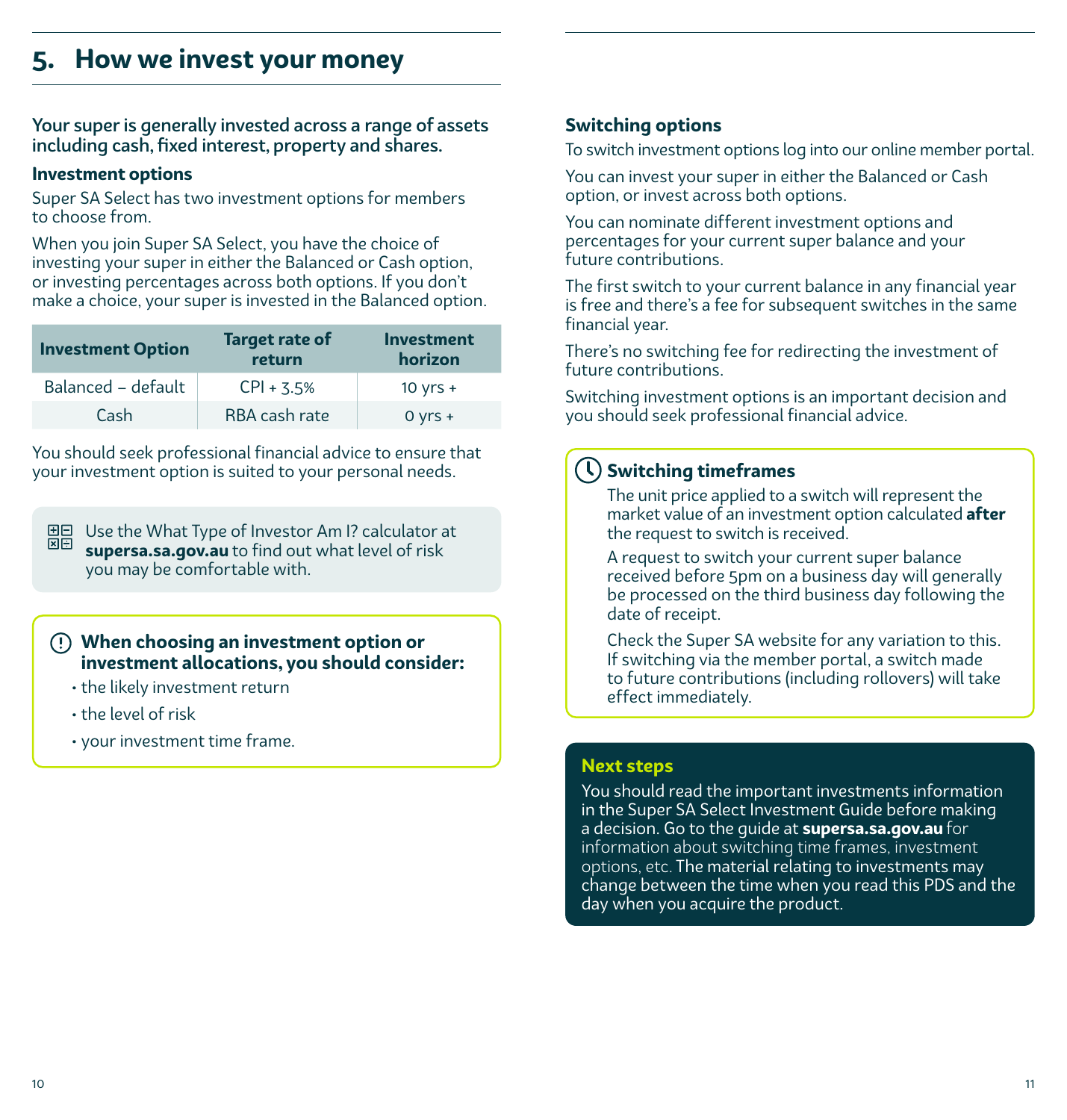### <span id="page-6-0"></span>**5. How we invest your money** (continued) **6. Fees and costs**

### **Investment details for the Balanced (default) option**

This option is structured for investors with an investment time horizon of at least ten years. Annual returns may be volatile.

### **Asset allocation**

This option is invested in 60-90% in growth assets (shares, certain types of property, private equity and other growth opportunities) and the balance in defensive assets (such as cash and fixed interest).

### **How often can you expect a negative annual return**

Approximately between four and six years in 20.

| <b>Asset class</b>                    | Strategic <sup>3</sup><br>asset<br>allocation<br>% | Range<br>%                              |
|---------------------------------------|----------------------------------------------------|-----------------------------------------|
| <b>Australian Equities</b>            | 26%                                                | $10 - 40$                               |
| <b>International Equities</b>         | 30%                                                | $20 - 45$                               |
| Property                              | 12%                                                | $0 - 25$                                |
| Diversified Strategies Growth         | 8%                                                 | $0 - 20$                                |
| Diversified Strategies Income         | 8%                                                 | $0 - 20$                                |
| <b>Inflation Linked Securities</b>    | 5%                                                 | $0 - 15$                                |
| <b>Fixed Interest</b>                 | 8%                                                 | $0 - 25$                                |
| Cash                                  | 3%                                                 | $0 - 20$                                |
| <b>Investment return</b><br>objective | Min<br>suggested<br>time frame                     | <b>Risk</b>                             |
| $CPI + 3.5%$                          | 10 years                                           | High risk <sup>4</sup><br>(Risk band 6) |

The asset allocations and strategic asset allocations in each of the investment options available in Super SA Select are constantly under review. You should check the Super SA website, for up-to-date asset allocation information.

3 Long-Term Strategic Asset Allocation (LTSAA).

**<sup>4</sup>** The Standard Risk Measure is based on industry guidance.

### **Fees and costs summary**

| <b>Super SA Select Balanced option</b>         |                                                                                                                                         |                                                                                                                                                                                                                                                                           |  |  |  |
|------------------------------------------------|-----------------------------------------------------------------------------------------------------------------------------------------|---------------------------------------------------------------------------------------------------------------------------------------------------------------------------------------------------------------------------------------------------------------------------|--|--|--|
| <b>Type of fee</b><br><b>Amount</b><br>or cost |                                                                                                                                         | How and when paid                                                                                                                                                                                                                                                         |  |  |  |
|                                                | Ongoing annual fees and costs <sup>5</sup>                                                                                              |                                                                                                                                                                                                                                                                           |  |  |  |
| Administration                                 | \$70.20 p.a.<br>(\$1.35 per week)                                                                                                       | Deducted from your<br>account on a weekly basis.                                                                                                                                                                                                                          |  |  |  |
| fees and costs                                 | <b>Plus</b> 0.05% p.a.<br>of your account<br>balance, capped at<br>\$325 p.a. <sup>6</sup>                                              | Deducted from<br>your account on a monthly<br>hasis.                                                                                                                                                                                                                      |  |  |  |
| Investment<br>fees and<br>$costs^{7,8}$        | $0.84\%$ p.a.                                                                                                                           | Deducted from scheme's<br>investment returns, before<br>earnings are allocated to<br>your account.                                                                                                                                                                        |  |  |  |
| Transaction<br>costs                           | 0.06% p.a.                                                                                                                              | Deducted from scheme's<br>investment returns, before<br>earnings are allocated<br>to your account.                                                                                                                                                                        |  |  |  |
|                                                | Member activity related fees and costs                                                                                                  |                                                                                                                                                                                                                                                                           |  |  |  |
| Buy-sell<br>spread                             | <b>Nil</b>                                                                                                                              | Not applicable                                                                                                                                                                                                                                                            |  |  |  |
| Switching fee                                  | One free<br>investment switch<br>each financial year.<br>Any additional<br>investment<br>switches will cost<br>\$20 each <sup>9</sup> . | The fee for the second<br>and subsequent switches<br>are deducted from your<br>account at the time of the<br>switch.                                                                                                                                                      |  |  |  |
| Other fees<br>and costs <sup>10</sup>          | Other fees and<br>costs may apply.                                                                                                      | Insurance premiums<br>for any cover are deducted<br>from your Super SA Select<br>account and paid into your<br>Triple S account. Personal<br>advice fees are deducted<br>from your account where<br>permitted and agreed or<br>you may choose to pay the<br>fee directly. |  |  |  |

5 The investment management costs for the 2020–21 year and varies across investment options. Investment management costs vary from year to year. If your Super SA Select account balance is less than \$6,000 at the end of the financial year, the total combined amount of administration fees, investment fees and indirect costs charged to you is capped at 3% of the account balance. <sup>6</sup> Based on the account balance at the end of the month.

7 Investment fees and costs includes an amount of 0.19% for performance fees. The calculation basis for this amount is set out under "Additional explanation

of fees and costs" available in the Super SA Select Reference Guide.

<sup>8</sup> Members do not directly pay investment fees. Instead, the estimated cost of investment management is deducted from the investment returns of all Super SA Select funds under management as a whole before unit prices are applied to your individual<br>account balance. All super funds are required to specify their investment fees.<br><sup>9</sup> There is no switching fee for redirecting future contributio

12 13 your Super SA Select Account and paid into your Triple S Account.o For information on other fees and costs such as activity fees (Family Law), advice fees and insurance premiums, refer to the "Additional explanation of fees and<br>fees and insurance premiums, refer to the costs" in the Sup for any Income Protection and Death & Total and Permanent Disablement (TPD) Insurance you have with the Triple S Scheme will be deducted from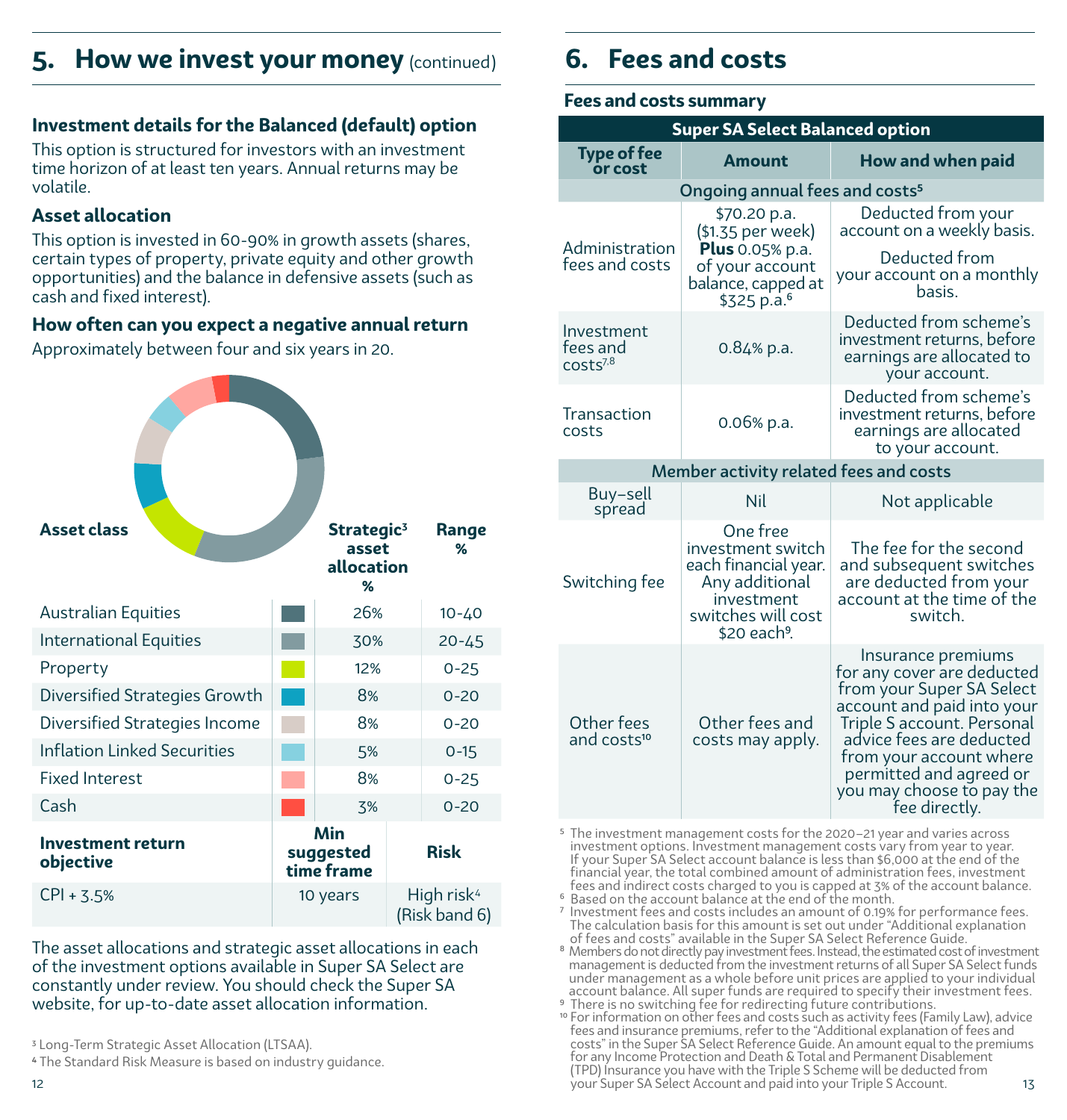### <span id="page-7-0"></span>**6. Fees and costs** (continued)

### **Fees & other costs for the Balanced investment option**

The table on the prior page can be used to compare costs between different superannuation products.

Fees and costs can be paid directly from your account or deducted from investment returns.

### **Consumer Advisory Warning Did you know?**

Small differences in both investment performance and fees and costs can have a substantial impact on your long-term returns.

For example, total annual fees and costs of 2% of your account balance rather than 1% could reduce your final return by up to 20% over a 30 year period. For example reduce it from \$100,000 to \$80,000.

You should consider whether features such as superior investment performance or the provision of better member services justify higher fees and costs.

#### **To find out more**

If you would like to find out more, or see the impact of fees based on your own circumstances, the Australian Securities and Investments Commission (ASIC) website, **www.moneysmart.gov.au** has a superannuation calculator to help you check out different fee options.

### **Example of annual fees and costs**

This table gives an example of how the ongoing annual fees and costs for the Balanced option for this superannuation product can affect your superannuation investment over a 1-year period. You should use this table to compare this superannuation product with other superannuation products.

| <b>Example:</b>                             |                                                                                                             |                                                                                                                                                                                                                         |  |  |  |
|---------------------------------------------|-------------------------------------------------------------------------------------------------------------|-------------------------------------------------------------------------------------------------------------------------------------------------------------------------------------------------------------------------|--|--|--|
| <b>Balanced investment option</b>           |                                                                                                             | <b>BALANCE OF \$50,000</b>                                                                                                                                                                                              |  |  |  |
| Administration<br>fees and costs            | \$70.20 p.a.<br>(\$1.35 per week)<br>plus 0.05% p.a.<br>of your account<br>balance, capped<br>at \$325 p.a. | For every \$50,000 you<br>have in the Balanced<br>option, you will be<br>charged or have<br>deducted from your<br>investment \$25 in<br>administration fees<br>and costs, plus \$70.20<br>regardless of your<br>balance |  |  |  |
| <b>PLUS</b><br>Investment<br>fees and costs | 0.84% p.a.                                                                                                  | And, you will be charged<br>or have deducted from<br>your investment \$420<br>in investment fees and<br>costs                                                                                                           |  |  |  |
| <b>PLUS</b><br>Transaction<br>costs         | 0.06% p.a.                                                                                                  | And, you will be<br>charged or have<br>deducted from your<br>investment \$30 in<br>transaction costs                                                                                                                    |  |  |  |
| <b>EQUALS</b><br>Cost of<br>product         |                                                                                                             | If your balance was<br>\$50,000, at the<br>beginning of the year,<br>then for that year you<br>will be charged fees and<br>costs of \$545.20 for<br>the Balanced option.                                                |  |  |  |

**Note:** Additional fees may apply.

#### **Competitive fees**

It is not possible to negotiate lower fees within the Super SA Select Scheme.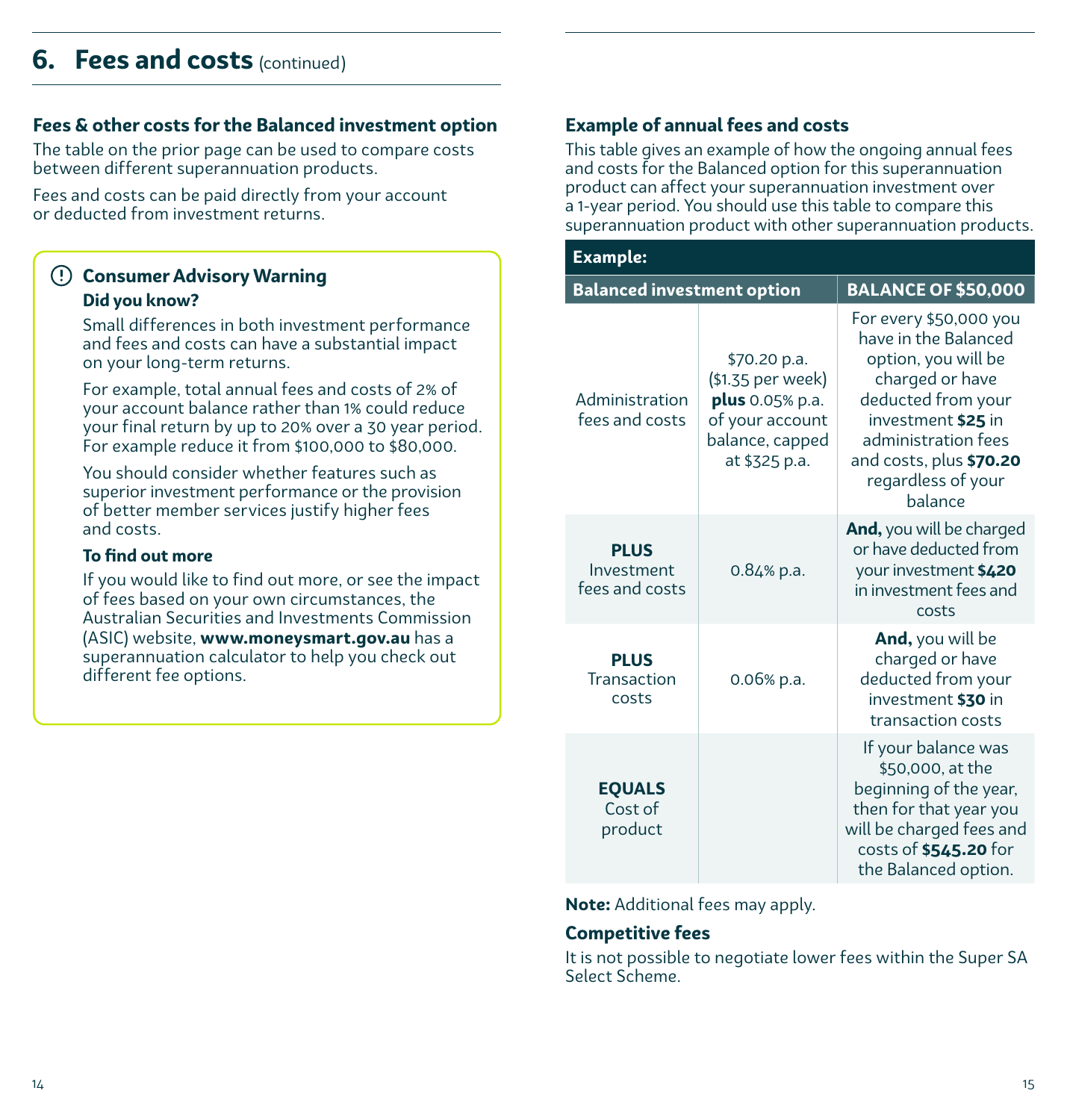### **6. Fees and costs** (continued)

### **Fees Paid to Financial Advisers**

If you consult a financial adviser additional fees will be payable. For more information refer to the Statement of Advice (SOA) received from your financial adviser. If you get financial advice from Industry Fund Services (IFS) you can pay for the financial planning service direct from your Super SA Select account.

### **Changes to Fees and Costs**

Occasionally, fees might need to rise to cover costs without your consent. If this happens, we'll give you 30 days' prior written notice of any changes being implemented. Other changes requiring notice will generally occur not more than three months from the change or event occurring.

田日 To see how fees and costs may affect your account  $\overline{\boxtimes}$  balance use the calculator on the ASIC website at **www.moneysmart.gov.au.**

### **Next steps**

You should read the important information about fees and costs including fees applicable to each of the other investment options in the Super SA Select Reference Guide at **supersa.sa.gov.au** before making a decision.

Further information about the defined fees can be found at **supersa.sa.gov.au**. The material relating to fees and costs may change between the time when you read this PDS and the day when you acquire the product.

### **7. How super is taxed**

Unlike many other forms of savings, super is concessionally taxed. Your super is generally taxed at three different stages.

### **1. Tax on contributions**

Some super contributions, including employer and salary sacrificed contributions, are taxed at 15% at the time they are paid into a taxed super fund. However some government schemes, such as Triple S, Lump Sum and Pension schemes are "untaxed" funds, which means that contributions tax was not deducted from contributions when they were paid into these schemes. Instead, when money from these schemes is rolled over into another scheme (such as the Super SA Select), tax of 15% will be deducted by the new fund. However, any aftertax contributions you have made to your super are tax free, including when you withdraw your super.

| <b>Contribution</b>                              | <b>Example</b>                                    | <b>Contributions Tax</b> |
|--------------------------------------------------|---------------------------------------------------|--------------------------|
| Before-tax<br>contributions<br>(concessional)    | - employer<br>contributions<br>- salary sacrifice | 15%                      |
| After-tax<br>contributions<br>(non-concessional) | - personal after-tax<br>contributions             | 0%                       |

### **2. Tax on investment earnings**

Super SA Select is required to pay up to 15% tax on its investment earnings.<sup>11</sup>

### **3. Tax on withdrawals and lump sum payments**

Withdrawals from your account may be taxed if you're under age 60 (refer to table on the next page). Once you turn 60, generally no tax will apply to withdrawals.

### **Tax treatment of lump sum withdrawals when taken in cash**

The tax that applies to lump sum withdrawals from your Super SA Select will depend on your age and the different components that make up your super.

You cannot select which components you withdraw as a lump sum. Tax components will be calculated in the same proportion as the components that make up your total account balance.

The table on the next page sets out the taxation on the most common components of your superannuation lump sum.

<sup>11</sup> Deducted from the investment returns of all Super SA Select funds under management as a whole before unit prices are applied to your individual account balance.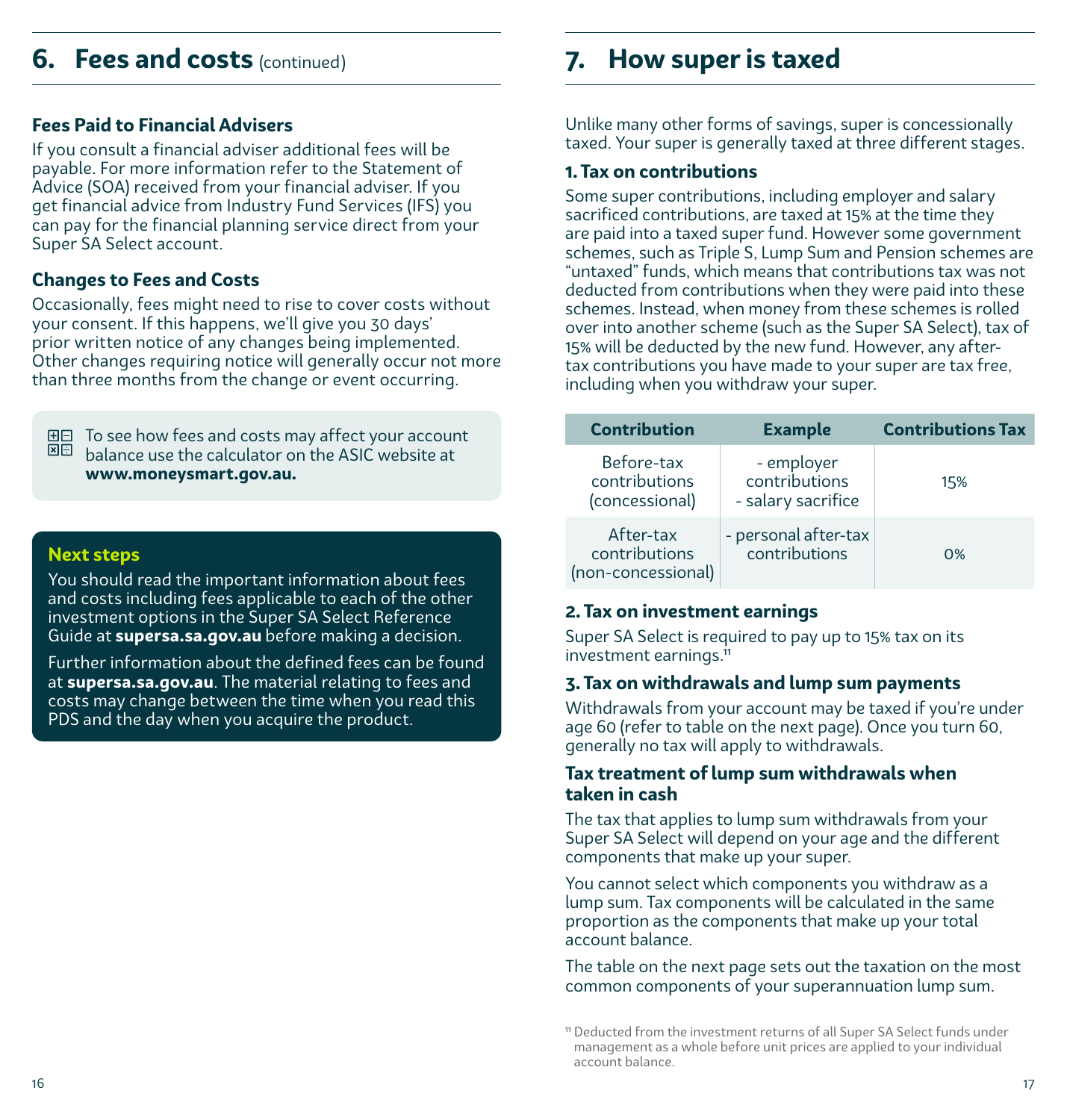### <span id="page-9-0"></span>**How super is taxed** (continued)

### **Tax on withdrawals**

After-tax contributions (plus any eligible component of rolled in benefit) are tax-free when withdrawn. This is how tax is calculated for the balance of your account when withdrawing your Super SA Select entitlement as a lump sum:

| <b>Your age</b>                                         | Tax on taxable (taxed)<br>component                                   |
|---------------------------------------------------------|-----------------------------------------------------------------------|
| Under Commonwealth<br>preservation age <sup>12</sup>    | 20% maximum rate (no limit)                                           |
| Commonwealth<br>preservation age up to<br>age $59^{12}$ | 0% tax up to \$225,000 <sup>13</sup><br>15% tax on balance (no limit) |
| 60 or over                                              | Tax free                                                              |

**Please note:** Assumes tax file number (TFN) provided. If you do not provide your TFN you will be taxed at the highest marginal tax rate plus Medicare levy. The 2% Medicare levy is deducted when tax is payable if you take your entitlement in cash.

### **Tax and breach of caps and limits**

The Commonwealth Government has set certain caps and limits on the amount of super contributions you can make or receive.

Information about these limits can be found in the Super SA Select Reference Guide.

### **Exceeding caps and limits**

If you exceed the caps and limits you may incur tax at the highest marginal rate plus Medicare levy on the excess amount.

### **Providing your TFN**

To ensure your entitlement is taxed at concessional rates, provide your tax file number (TFN) to Super SA. If you do not, you will be taxed at the highest marginal tax rate plus 2% Medicare levy.

You can provide your TFN:

**Online:** Log into the member portal at **supersa.sa.gov.au**  and type your TFN into the My Details page.

**Via post:** Download and complete the Tax File Number Notification form and send it to Super SA.

<sup>12</sup> Commonwealth Government preservation ages are listed in the Additional information section of this PDS.

<sup>13</sup> For the 2020–21 financial year.

#### 18 19

### **Next steps**

You should read the important information about how super is taxed before making a decision. Go to the Tax section of the Super SA Select Reference Guide at **supersa.sa.gov.au** and read how taxation affects the Super SA Select. The material relating to how super is taxed may change between the time when you read this PDS and the day when you acquire the product.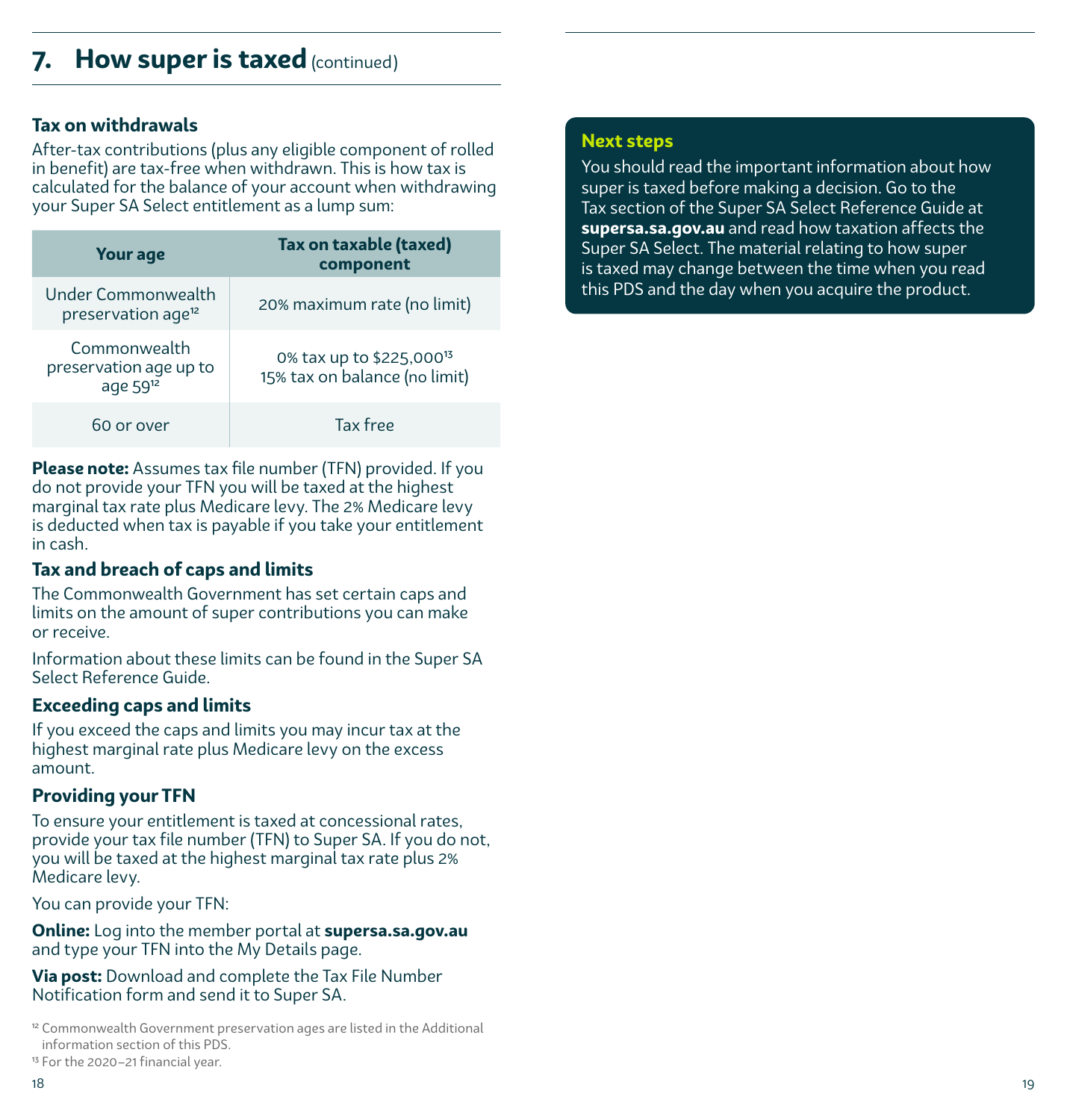### <span id="page-10-0"></span>**8. Insurance in your super**

Super SA Select members can take advantage of cost effective insurance cover through Triple S. The size and scale of Triple S means it can provide flexible insurance options. Retaining insurance through a scheme with a larger pool of members means that premiums can be kept as low as possible for Super SA Select members.

### **Eligible members of Super SA Select automatically receive up to two types of insurance - through Triple S**

- Income Protection (IP) Insurance
- Standard Death and Total & Permanent Disablement (TPD) Insurance

Refer to the Triple S PDS for further information on insurance.

#### **Casual employees and insurance**

Casual employees are not automatically provided with Income Protection insurance. If you are a casual employee, you will need to apply for Income Protection insurance if you wish to be covered. Speak to Super SA for more information.

#### **Insurance premiums and Triple S**

An amount equal to the premiums for any Income Protection or Death and Total & Permanent Disablement (TPD) Insurance you have within Triple S will be deducted from your Super SA Select account and paid into your Triple S account.

You will see these transactions summarised on your annual statement for your Triple S and Super SA Select accounts. Even if you transfer your Triple S balance to Super SA Select, your Triple S account will remain open for the purpose of continuing your Triple S insurance.

### **Get informed**

You should read the important information about Insurance in the suite of insurance fact sheets on the Super SA website **supersa.sa.gov.au.** The material relating to insurance may change between the time when you read this PDS and the day when you acquire the product.

### **9. How to open an account**

Join Super SA Select and all future contributions will be directed to your Super SA Select account.

#### **Joining Super SA Select is only a step away!**

Complete the application form located at the back of this PDS and return it to Super SA.

#### **Cooling off**

You have 19 calendar days from when you join to decide if Super SA Select is the right choice for you. During this time you can cancel your membership of Super SA Select.

If you cancel your Super SA Select membership in the cooling off period any administration fees applied to your account will be reversed and the balance of your account will be rolled over to Triple S using the unit price effective at the date of cancellation.

The amount you receive will also be less any withdrawals made during your membership and any taxes payable.

To close your account during the cooling-off period, you need to send a written request to Super SA at the address shown on the back cover of this PDS.

### **Other important information**

If closing your account during the cooling-off period:

- Where you have a nil balance your account will be closed.
- Any balance of your Super SA Select account will be rolled over to Triple S and will be subject to Commonwealth Preservation Rules (i.e. the ability to access your super from age 55 as described in section 2 will not be reinstated for any portion of your benefit that was rolled in from Triple S).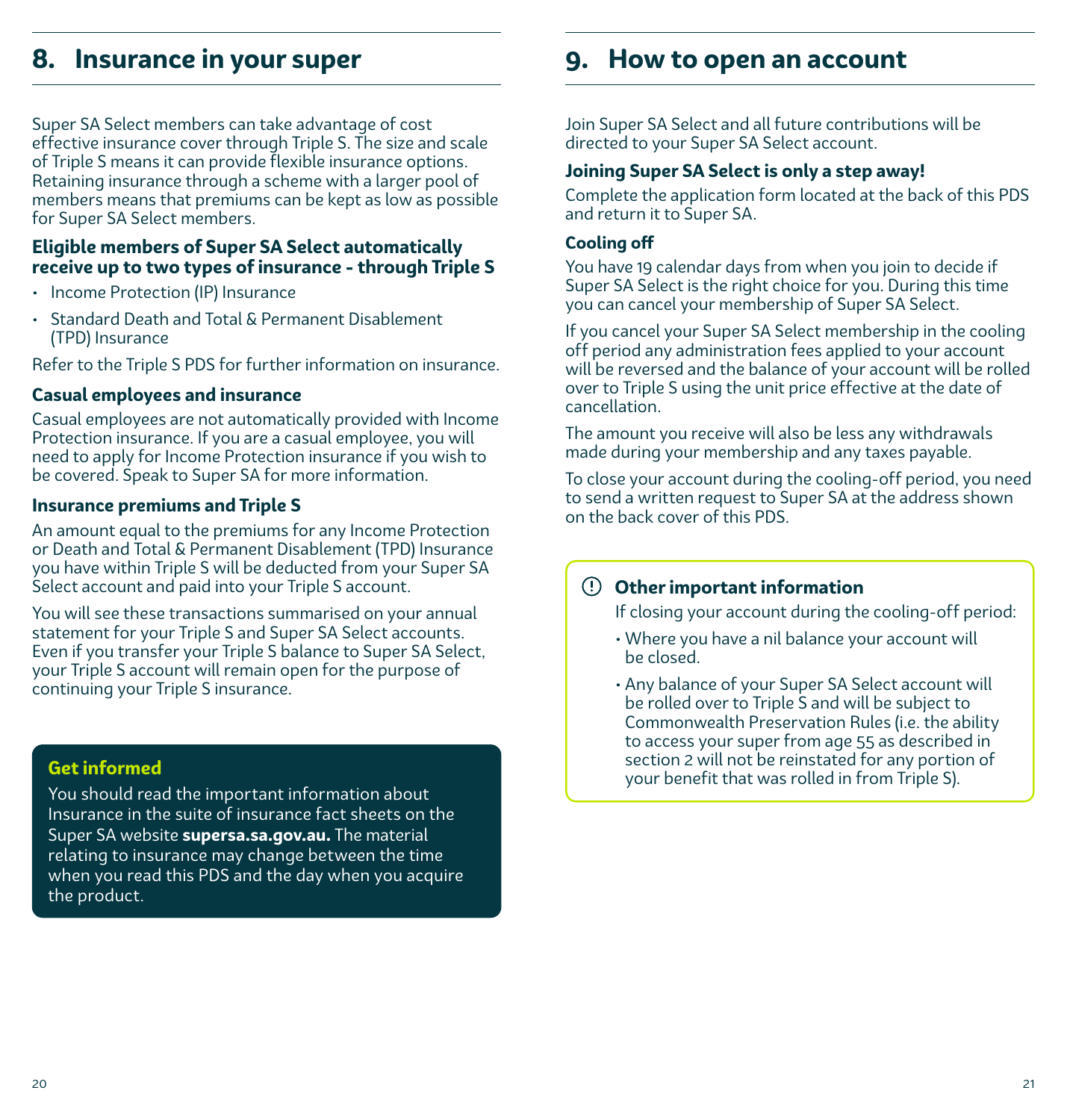## **10. Additional information**

Once you join Super SA Select you will have two options regarding your Triple S balance:

- 1. Retain your current super balance in Triple S.
	- *or*
- 2. Roll your entire super balance out of Triple S and into Super SA Select.

### **It is important to be aware that:**

- If you leave the employment of the SA public sector or a Participating Employer (together referred to hereon in as "Employer"), and then subsequently return to employment with a SA public sector employer while you are still a member of Super SA Select, all future Employer and member contributions will also be directed to Super SA Select.
- In the event you leave the employment of an Employer and subsequently return to employment with a SA public sector employer when you are no longer a member of Super SA Select, then all your future employer and member contributions will also be directed to the Triple S Scheme.

It is therefore important that you seek professional advice from a licensed financial adviser on whether Super SA Select is right for you.

### **Commonwealth Preservation Age**

Your Commonwealth Government preservation age depends on your date of birth:

| Date of<br>hirth            | <b>Commonwealth Government</b><br>preservation age |
|-----------------------------|----------------------------------------------------|
| Before 1 July 1960          | 55                                                 |
| 1 July 1960 to 30 June 1961 | 56                                                 |
| 1 July 1961 to 30 June 1962 | 57                                                 |
| 1 July 1962 to 30 June 1963 | 58                                                 |
| 1 July 1963 to 30 June 1964 | 59                                                 |
| After 30 June 1964          | 60                                                 |

### **Complaints Resolution Process**

Super SA aims to resolve all matters through its internal enquiry and complaints processes.

If you have any concerns with a product, service or decision provided by Super SA and our Member Service Centre has not been able to provide a satisfactory response, you can escalate the matter by lodging a formal complaint with Super SA. Complaints need to be in writing and may be submitted in the following ways:

### **Online:**

Complete and submit the online Member Complaint form.

### **Download from the website:**

Download, complete and send the Member Complaint form to Super SA.

### **Email:**

supercomplaints@sa.gov.au

### **Mail:**

Complaints Officer, Super SA, GPO Box 48, Adelaide SA 5001.

If the Complaints Officer cannot resolve the issue you may choose to refer your complaint to the Southern Select Superannuation Corporation or have the matter investigated by the State Ombudsman.

For further information regarding Super SA's complaint and external resolution process, including relevant time frames, please refer to **supersa.sa.gov.au**.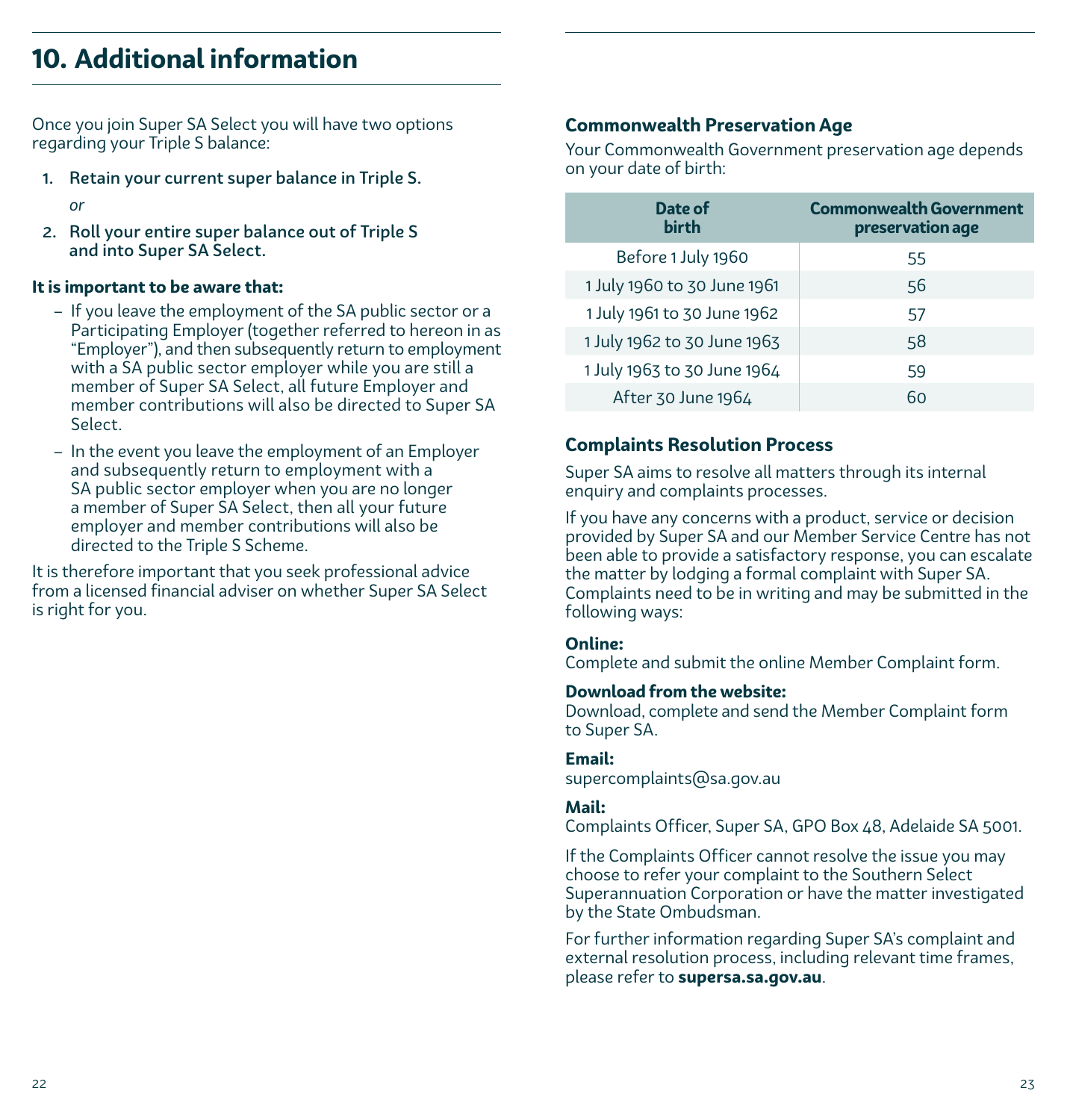# **Super SA Select Application Form**



Please complete this form in **BLOCK LETTERS** using a **BLACK PEN** and return the signed original form to Super SA.

To find out more visit **supersa.sa.gov.au** or call **1300 369 315**



**Please note** that once you join Super SA Select, your membership is irrevocable while you  $\left( \cdot \right)$ continue to be employed by the SA public sector or a participating employer. Please refer to the How to open an account section of the Super SA Select PDS, and the information below, for important information on the impact of joining Super SA Select.

## **1. Personal details**

| Title               | Given Name(s) |                   |                          |                                                                                                                                                                                                                                                                                                                                                                                                                                                  |
|---------------------|---------------|-------------------|--------------------------|--------------------------------------------------------------------------------------------------------------------------------------------------------------------------------------------------------------------------------------------------------------------------------------------------------------------------------------------------------------------------------------------------------------------------------------------------|
| Surname             |               |                   | Date of birth<br>$D$ $D$ | $\begin{array}{c c c c c c c} & & & \text{if} & \text{if} & \text{if} & \text{if} & \text{if} & \text{if} & \text{if} & \text{if} & \text{if} & \text{if} & \text{if} & \text{if} & \text{if} & \text{if} & \text{if} & \text{if} & \text{if} & \text{if} & \text{if} & \text{if} & \text{if} & \text{if} & \text{if} & \text{if} & \text{if} & \text{if} & \text{if} & \text{if} & \text{if} & \text{if} & \text{if} & \text{if} & \text{if} &$ |
| Mobile phone number |               | Work phone number | Home phone number        |                                                                                                                                                                                                                                                                                                                                                                                                                                                  |
| Email <sup>1</sup>  |               |                   | Employee Number          |                                                                                                                                                                                                                                                                                                                                                                                                                                                  |
| Residential address |               |                   |                          |                                                                                                                                                                                                                                                                                                                                                                                                                                                  |
| Suburb              |               |                   | <b>State</b>             | Postcode                                                                                                                                                                                                                                                                                                                                                                                                                                         |
| Postal address      |               |                   |                          |                                                                                                                                                                                                                                                                                                                                                                                                                                                  |
|                     |               |                   |                          |                                                                                                                                                                                                                                                                                                                                                                                                                                                  |
| Suburb              |               |                   | State                    | Postcode                                                                                                                                                                                                                                                                                                                                                                                                                                         |

## **2. Tax File Number**

Supplying your TFN to Super SA Select is optional. However, if you choose not to supply your TFN:

- Tax at the top marginal rate plus medicare levy will be deducted from your employer and salary sacrifice contributions.
- After-tax voluntary contributions cannot be accepted.
- You may not receive a co-contribution or Low Income Super Tax Offset.

### Tax File Number

– –

If you provide your TFN it will only be used for legal purposes and it will assist in finding and identifying your super entitlements now and in the future. Declining to provide your TFN is not an offence.

## **3. Investment Options**

Please indicate your investment choice in whole percentages:

Please refer to the Investment section of the Super SA Select Product Disclosure Statement (PDS) to assist you in selecting an investment option. You can invest your super in either the Balanced or Cash option, or you can invest across both, providing they equal 100%. If you don't make a choice % Balanced % Cash will be invested in the Balanced % Cash will be invested in the Balanced option.

1. Your email address and/or phone number may be used by Super SA (or an organisation on behalf of Super SA) to send you marketing communications and provide you with important information about your superannuation. In addition, if you sign up for the member portal, you will also have online and secure access to your<br>superannuation information. You may opt out of marketing info

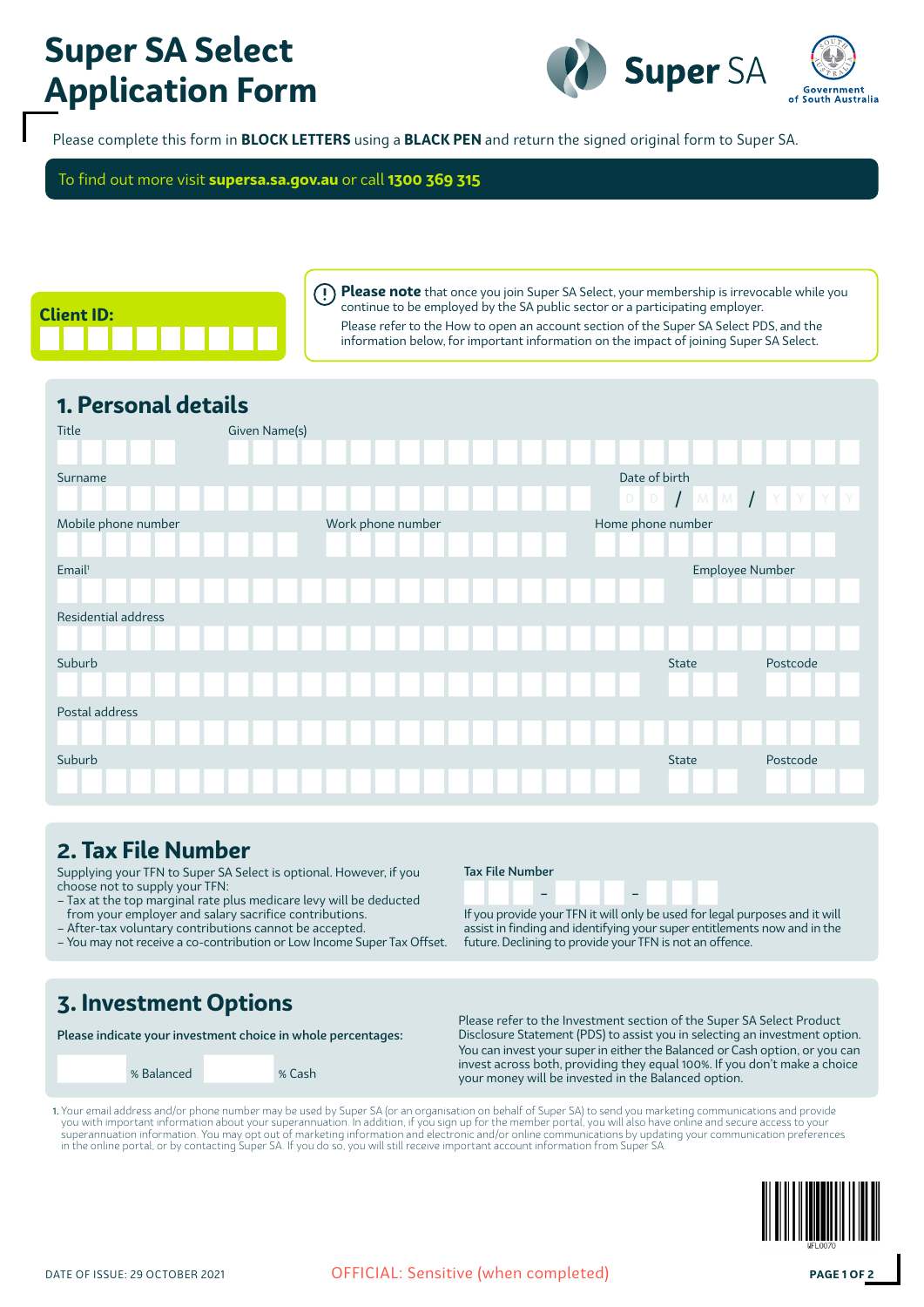# **Super SA Select Application Form**



Please complete this form in **BLOCK LETTERS** using a **BLACK PEN** and return the signed original form to Super SA.

**How to contribute**

T

complete the Change to after-tax contribution rate form – Send it to Super SA

**After-tax** – Complete section 4 below or subsequently download and **Salary Sacrifice** – Download the Salary Sacrifice contributions through employer (non-executives) form – Forward it to your payroll office

## **4. Personal Contributions**

If you wish to make after-tax contributions into Super SA Select please complete the section below.

I hereby elect to vary my after-tax contribution rate to Super SA Select. Please tick one of the following:

|      |    | <b>I lease lick one of the following.</b> |    |    |                             |
|------|----|-------------------------------------------|----|----|-----------------------------|
| 10%  | 9% | 8%                                        | 7% | 6% | 5%                          |
| 4.5% | 3% | 2%                                        | 1% | 0% | Other<br>(please specify %) |

**NOTES:** Only active Super SA Select members can vary their after-tax contribution rate. An active member is defined as member who is contributing from their before-tax or after-tax salary; is receiving employer contributions; or is on Leave Without Pay. There are no costs involved for members who choose to make after-tax contributions, other than the normal Super SA Select administration fee.

Please note: There is no limit on the percentage of after-tax contributions that you are able to make. However, the percentage needs to be a whole percentage unless you are making 4.5%.\*

When working out the percentage of after-tax contributions that you wish to make, you need to remember that your after-tax contributions are based on a percentage of your salary before tax. Therefore, you need to ensure that you do not elect to contribute an amount greater than your take home pay.

You can change your after-tax contribution rate at any time and there is no charge for doing so.

\*Members of Super SA Select who are employed as SA Police Officers, SA Ambulance Operational staff or SA Ambulance staff who transferred into Triple S from the SA Ambulance Service Superannuation Scheme are required to make an after-tax contribution of at least  $4.5%$  of their superannuation salary.

## **5. Applicant Declaration**

**I hereby apply to become a member of Super SA Select and declare that:**

- I have read and accept the PDS and related information.
- I understand that the Southern Select Super Corporation, as Trustee, will invest my super according to my choice of investment option or options and I accept full responsibility for my investment choice and acknowledge that I am aware of the consequences of making such an election.
- I understand/acknowledge that any of my personal information, including but not limited to medical, non-medical and employment information, can be exchanged between Super SA Select and Triple S.
- The information supplied on this form is true and correct.
- I understand that as a member of Super SA Select I am bound by the rules set out in the Trust Deed and Rules.
- I understand that when I become a member of Super SA Select, and subject to the cooling off period specified in the Super SA Select PDS:
	- my membership in Super SA Select is irrevocable by me;
	- I will no longer be permitted to direct employer and member contributions to Triple S; and
	- all future employer and member contributions will be directed to Super SA Select, while I continue to be employed by the SA public sector or a participating employer.
- I understand that if I leave the employment of the SA public sector or a participating employer and subsequently return to employment with the SA public sector whilst still a member of Super SA Select, all future employer and member contributions will be directed to Super SA Select.
- I understand that if I leave the employment of the SA public sector or a participating employer and subsequently return to employment with the SA public sector when I am no longer a member of Super SA Select, then I will be required to join Triple S.
- Any existing salary sacrifice arrangement in Triple S will cease when I apply to become a member of Super SA Select. I understand that I will need to establish a new arrangement in Super SA Select.
- I understand that the Super SA Select PDS dated 29 October 2021 represents a summary of the terms and conditions under which the Southern Select Super Corporation, as Trustee, offers this product and that the complete terms and conditions are set out in the Trust Deed and Rules. The terms and conditions are subject to any changes in Commonwealth Acts and Regulations.
- I understand that the Super SA Select PDS is a general guide and does not contain personal financial advice.
- I understand that Super SA may use the information I have provided to send me extra information about my super or to conduct surveys regarding current or future services.

Date D D  $/$  M M  $/$  Y

| Signature |  |
|-----------|--|
|-----------|--|

**Please complete all the details on this form and return the signed original to Super SA.**

PLEASE NOTE if you provide your email address, then Super SA will keep you informed with Super SA Select e-news and may from time to time also send additional communications by electronic means, including Super SA Select announcements, invitations and surveys. You may opt out of this service at any time.

Contact us

**EMAIL** supersa@sa.gov.au, or  $\circledR$  **WEBSITE** supersa.sa.gov.au  $\circledR$  **PHONE** 1300 369 315

**POST** GPO Box 48, Adelaide SA 5001 (a) **MEMBER CENTRE (by appointment only)** 151 Pirie St, Adelaide, SA 5000

DATE OF ISSUE: 29 OCTOBER 2021 **OFFICIAL: Sensitive (when completed) PAGE 2 OF 2** 

SSA1289